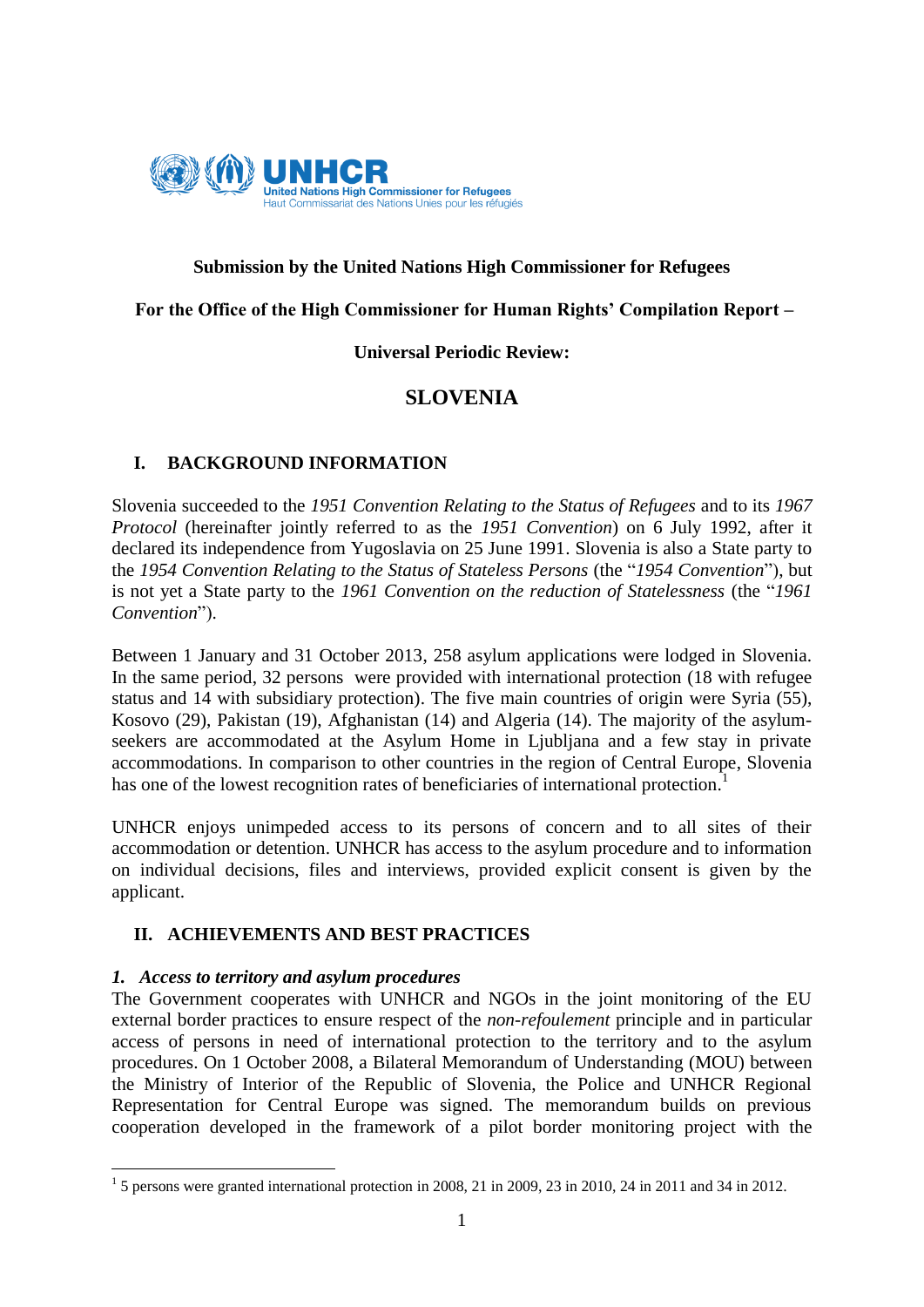participation of the authorities, UNHCR and its implementing partner *Pravno Informacijski Center nevladnih organizacij.* It regulates the cooperation, roles and responsibilities as well as working methodologies of the actors involved. The MOU is an excellent example of cooperation between UNHCR, State authorities and non-governmental organisations. The border monitoring activities are mostly conducted by the NGO partner, while the project funding, oversight and supervision is carried out by the UNHCR Regional Representation for Central Europe based in Budapest.

# *2. Quality of the asylum system*

The Government continues to implement the recommendations of the EC co-funded Asylum Systems Quality Assurance Evaluation Mechanism Project (ASQAEM), carried out between September 2008 and February 2010 to enhance the quality of the asylum procedures. As a follow-up to the project, UNHCR conducts an annual evaluation of first instance decisions through independent experts and shares its findings with the relevant authorities. Slovenia has also taken the necessary measures to shorten the period of time within which  $1<sup>st</sup>$  instance asylum decisions are issued.

# *3. Age, gender and diversity mainstreaming strategy*

The Government continues to actively participate as a member of the multifunctional team in the Age, Gender and Diversity participatory assessment process coordinated by UNHCR on an annual basis to assess the situation and the specific needs of asylum-seekers and refugees. Based on these discussions and on the outcomes of the joint monitoring missions, UNHCR and its partners ensure that the concerns of persons in need of international protection are addressed in the context of the design of programmes and when formulating intervention strategies.

# *4. Human trafficking in persons*

The Government established the Interdepartmental Working Group against Trafficking in Human Beings and developed an Action Plan focusing on the prevention of trafficking and promoting awareness-raising among the public about this issue. Furthermore, the Ministry of Interior has been financing the programme PATS (*Project Against Human Trafficking and Sex and Gender Based Violence*) since 2004**.** This project addresses gaps in current antitrafficking programs. In this respect, the project aims at 1) developing sustainable "best practices" and strategies to prevent and combat trafficking and sexual exploitation of human beings, especially women and children; 2) promoting gender equality and the building up of cultural and political consensus in order to change the legal framework and establish adequate mechanisms for gender equality; 3) raising awareness about the root causes of prostitution and trafficking in women and children for sexual purposes; and 4) highlighting the links between violence against women and the normalization of sexual exploitation throughout the sex industry, which constitutes women's rights violations.

# *5. Sexual and Gender-based Violence*

UNHCR welcomes the continual commitment by the Sexual and Gender-based Violence (SGBV) working group at the Asylum Home to address and refer cases of suspected and/or victims, including children, of SGBV and trafficking to professional counselling and assistance. There are Standard Operating Procedures on SGBV in place at the reception facility since 2008. A SGBV working group involving government, NGO partners and UNHCR is one of the mechanisms used to address SGBV concerns by tackling the cases and proposing solutions in case of incidents at the Asylum Home.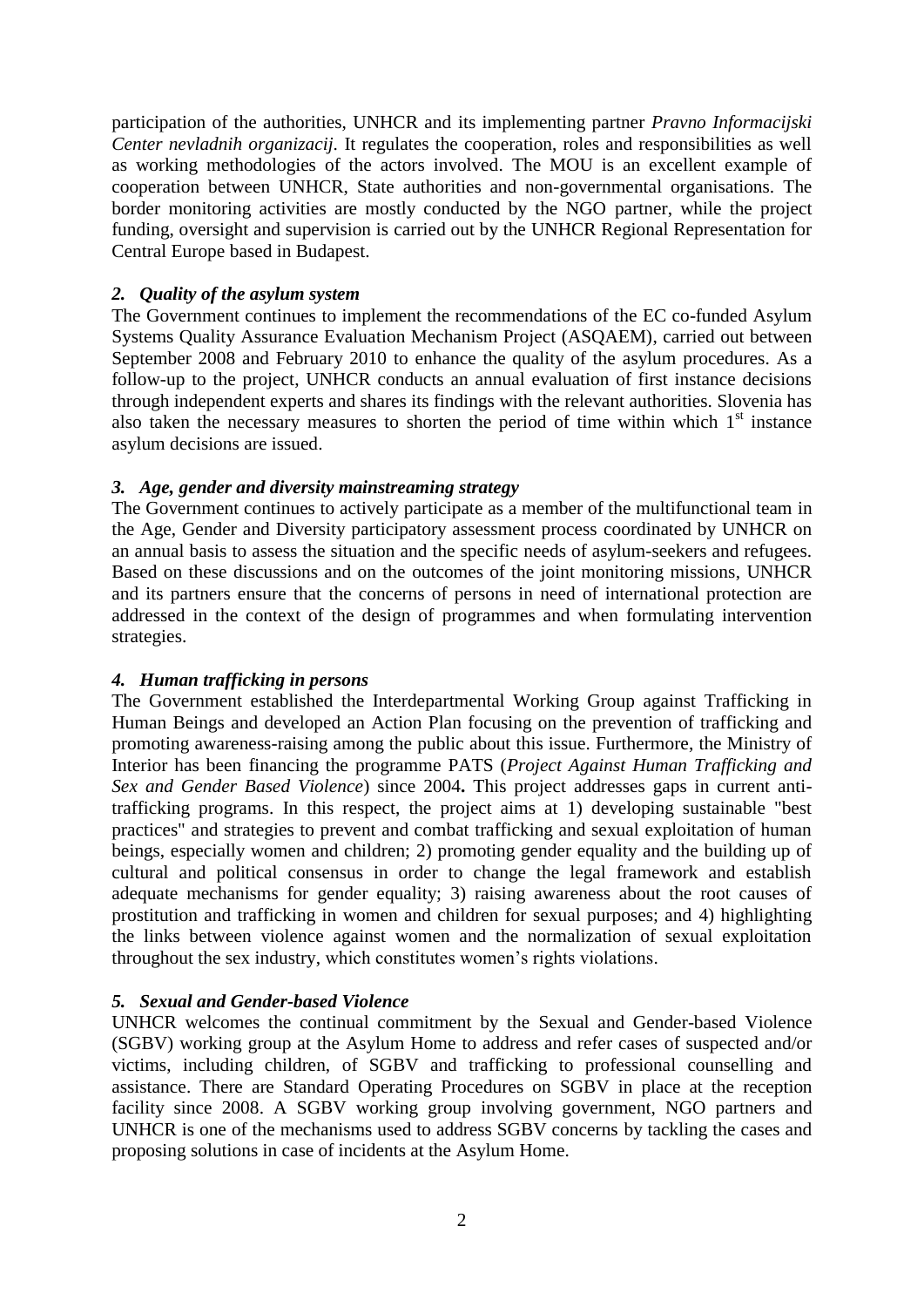#### *6. Family reunification*

UNHCR welcomes the amendments to the *Aliens Law* in 2011, which broadened the scope of family members eligible for family reunification to *de facto* and same sex partners.

# **III. KEY PROTECTION ISSUES AND RECOMMENDATIONS**

#### **Issue 1: Protection of Asylum-Seekers and Refugees**

The national refugee legislation, the International Protection Act, is not fully in line with the *1951 Convention*. According to Article 2 of the International Protection Act, *"(…) international protection shall be provided to only third country citizens and stateless persons (…)*", making the law non-applicable to all persons who may meet the refugee definition under Article 1(2) of the *1951 Convention*.<sup>2</sup> Furthermore, there are no specific legal guarantees against *non-refoulement* contained in the *Asylum Act*, despite the obligation in Article 33 of the *1951 Convention*. It is however noted that the Aliens Act (ZTuj-2) in Article 72<sup>3</sup> contains the principle of *non-refoulement*.

In this regard, the Committee against Torture, in its  $46<sup>th</sup>$  Session, indicated that it was "*concerned that the new Law on International Protection which regulates asylum and asylum-related matters, does not contain a clause on non-refoulement, where there are substantial grounds for believing that, if expelled, returned or extradited to another State, a person would be in danger of being subjected to torture. It is also concerned about the length and uncertainties related to the refugee status determination process (art. 3).*" 4 The Committee recommended that Slovenia ensure that the principle of *non-refoulement* is established in all legislative acts that regulate asylum or asylum-related matters, including the procedures for subsidiary protection concerning vulnerable groups, in particular victims of trafficking. It also recommended that Slovenia amend the Law on International Protection so that it reflects the principles and criteria established in international refugee law and human rights standards, especially the *1951 Convention*. 5

#### **Recommendations:**

UNHCR recommends that the Government of Slovenia:

1

<sup>2</sup> See also Articles 7, 8, 9 and 10 of the *International Protection Act*:

<sup>7. &</sup>quot;applicant for international protection" (hereinafter: Applicant) means a third country national or stateless person who has lodged a complete Application for international protection in the Republic of Slovenia;

<sup>8. &</sup>quot;applicant filing the application of intent to apply for international protection" (hereinafter: Applicant Filing the Application of Intent) means a third country national or stateless person who is in the Republic of Slovenia and has for the first time expressed before official authorities his or her intent to apply for international protection;

<sup>9. &</sup>quot;refugee" (hereinafter: Refugee) means a third country national or stateless person who was granted the protection stipulated in the second paragraph of the previous Article;

<sup>10. &</sup>quot;person granted subsidiary protection" means a third country national or stateless person who was granted the protection stipulated in the third paragraph of the previous Article;

<sup>&</sup>lt;sup>3</sup> The principle of *non-refoulement* referred to in this Act and customary international law shall mean an obligation of the Republic of Slovenia not to deport an alien to a country in which his life or freedom would be threatened on the basis of race, religion, nationality, membership of a special group or political conviction, or a country in which the alien would be exposed to torture or other cruel, inhumane and humiliating treatment or punishment.

<sup>4</sup> Committee against Torture, *Concluding observations of the Committee against Torture - Slovenia*, para 17, 20 June 2011, CAT/C/SVN/CO/3.

<sup>5</sup> *Id*.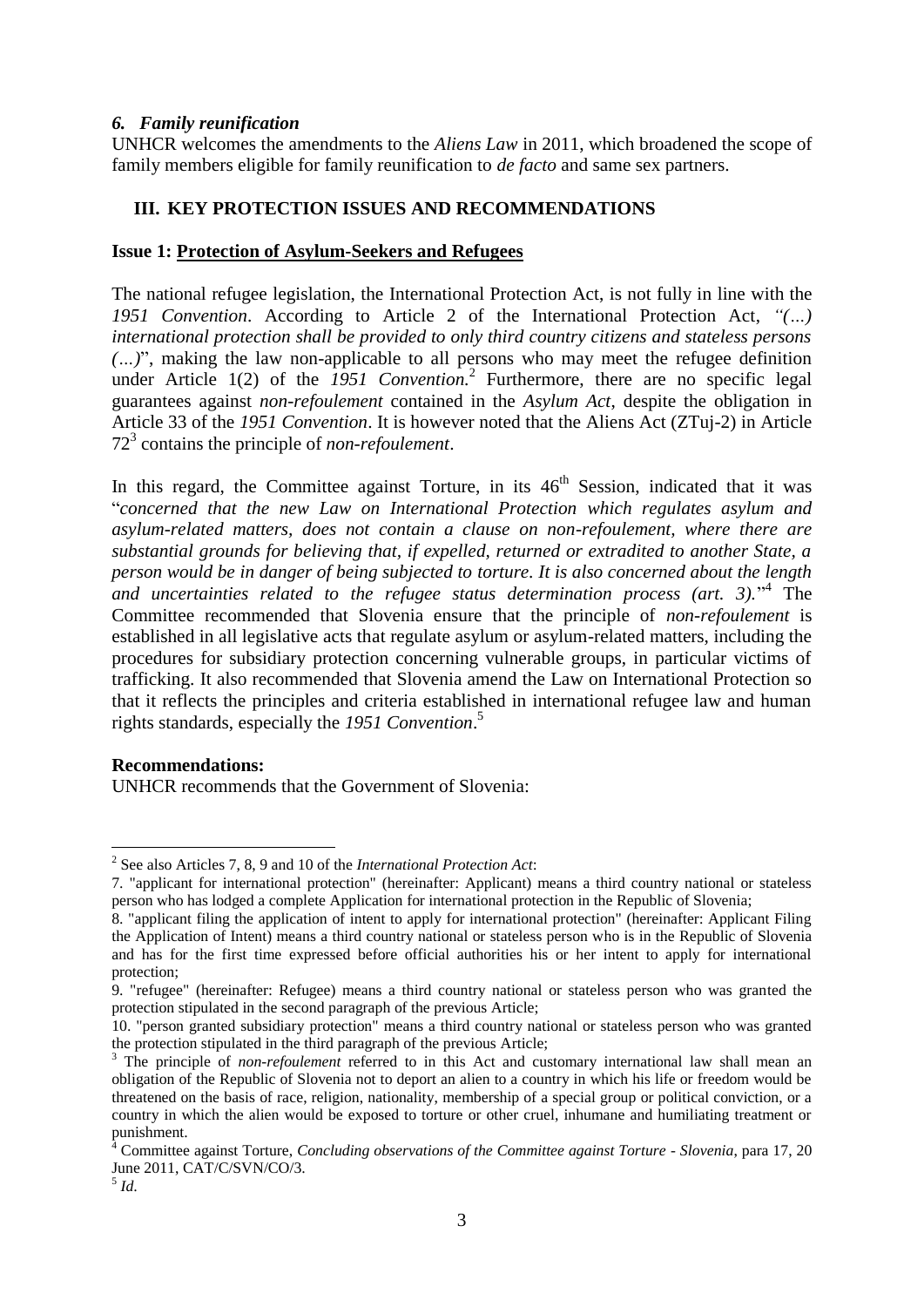- Introduce legislative amendments to the International Protection Act that would avail international protection in Slovenia to all persons meeting the refugee definition as contained in Article 1(2) of the *1951 Convention*; and
- Introduce specific legal safeguards against *refoulement* in the International Protection Act, in line with Article 33 of the 1951 Convention.

#### **Issue 2: Strengthening of the asylum procedures**

UNHCR wishes to note that legal aid/assistance, at the first instance, is an essential procedural safeguard to ensure the fairness, efficiency and quality of first instance decisionmaking and reduce the need for appeals. The objective of having fair and efficient asylum procedures could be undermined, if free legal assistance and support are not provided at the first instance. Moreover, in order to ensure the best interest of the child, child asylum-seekers should be appointed a guardian and receive free legal aid during the first instance asylum procedure in Slovenia.

Access to medical and psychological services is another major gap, as asylum-seekers only have access to basic medical services; and it is only in exceptional circumstances following the approval of an interdepartmental committee that they may be granted specialized medical and/or psychological treatment.

Currently, Slovenia does not provide comprehensive protection to children, especially unaccompanied and separated children, because there is no formal mechanism in place to determine the child's best interests (BID). Also, the guardianship system for unaccompanied minors is not efficient and in most cases the guardians are not trained and have little experience working with foreign children. There is no mechanism in place to suitably take care of the special needs of unaccompanied minors.

UNHCR wishes to note that age assessment procedures should be undertaken as a measure of last resort and not as a routine practice. It should only be employed in cases where grounds for serious doubt exist, and where other approaches, such as interviews and attempts to gather documentary evidence, have failed to establish the individual's age. If an age assessment is thought to be necessary, informed consent must be gained and the procedure should be multidisciplinary and undertaken by independent professionals with appropriate expertise and familiarity with the child's ethnic and cultural background. They must balance physical, developmental, psychological, environmental and cultural factors.

#### **Recommendations:**

UNHCR recommends that the Government of Slovenia:

- Ensure that access to free legal counseling is available at all instances of the asylum procedure by reinstating the provision of legal assistance at all levels;
- Ensure that asylum-seekers at the Asylum Home have effective access to specialized medical and psychological services and care;
- Ensure that the principle of the best interests of the child is guaranteed upon arrival and at all stages of the asylum procedure;
- Enhance the cooperation between the Centre for Social Work and the social workers at the Asylum Home in order to comprehensively assess the special needs of unaccompanied minors; and
- Ensure that age assessment is a measure of last resort and is not dehumanizing and adopt standard operating procedures on conducting age assessment;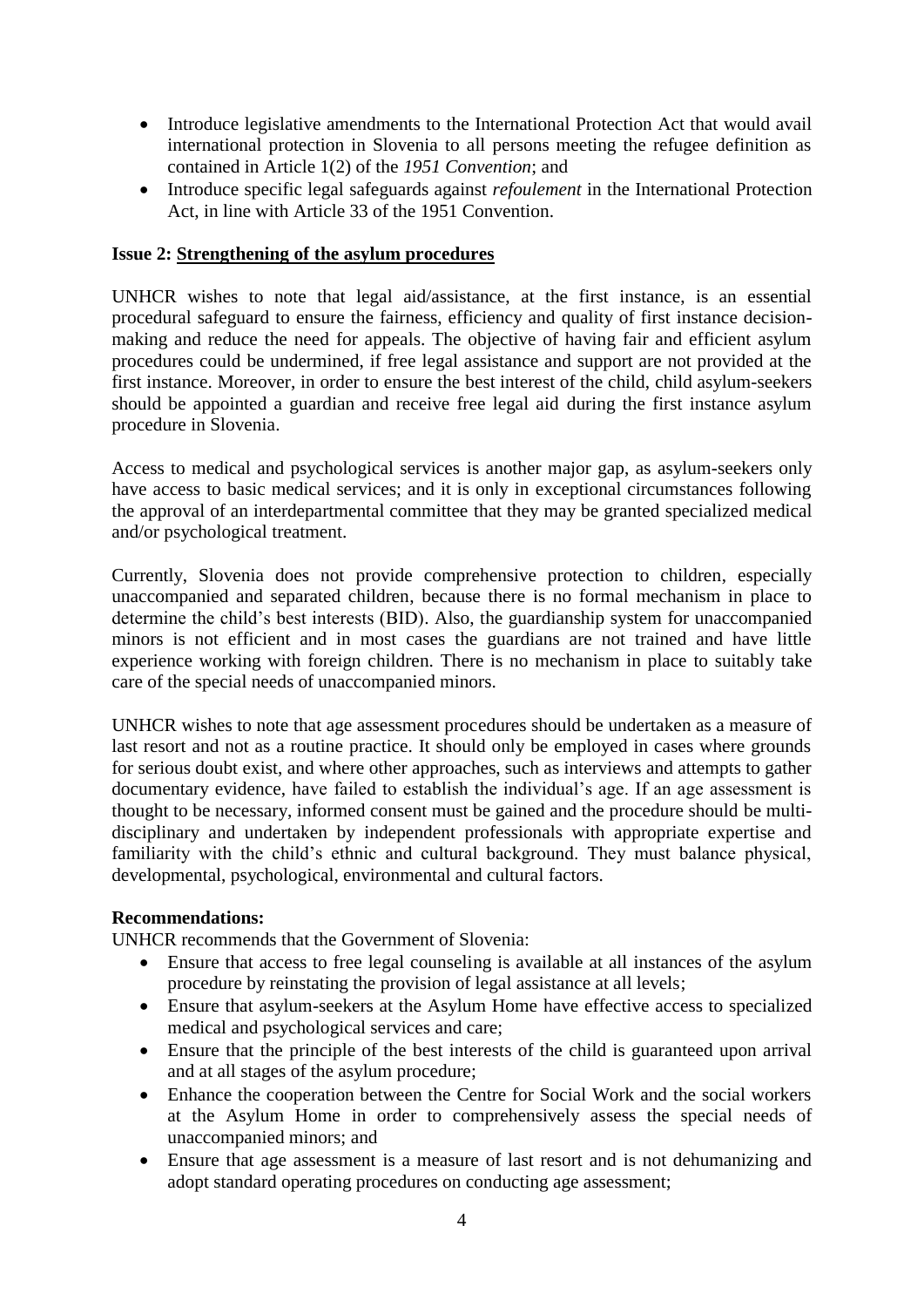## **Issue 3: Upholding the rights of refugees and other persons granted asylum**

In 2013, following the proposal of the Ministry of Interior, the right to family unification for beneficiaries of international protection under the International Protection Act was abrogated; and instead included only within the Aliens Act. UNHCR shared its concern with the Ministry that the abrogation of the right to family unity from the International Protection Act may have a negative impact on the welfare and integration of beneficiaries of international protection due to lack of special consideration. Also, under the current national legislation, the possibility to apply for social housing is restricted to Slovene citizens.

#### **Recommendations:**

UNHCR recommends that the Government of Slovenia:

- Reinsert a specific reference to family reunification of beneficiaries of international protection in the International Protection Act; and
- Ensure that persons accorded international protection, especially those with insufficient financial means, are able to access social housing.

#### **Issue 4: Prevention and reduction of statelessness**

Establishing a statelessness determination procedure is the most efficient means for States party to the 1954 *Convention relating to the Status of Stateless Persons* (*1954 Convention*) to identify the beneficiaries of the Convention with the view to providing them with appropriate protection. The *1954 Convention* requires States to facilitate the naturalization of stateless persons which the Act on Citizenship of Slovenia facilitates by limiting the permanent residence requirement to only five years.

Accession by Slovenia to the *1961 Convention on the Reduction of Statelessness (1961 Convention)* would establish a stronger framework to prevent and reduce statelessness. The *1961 Convention* establishes an international framework to ensure the right of every person to a nationality by establishing safeguards to prevent statelessness at birth and later in life. This instrument is therefore complementary to standards contained in other human rights treaties that address the right to a nationality. An increase in the number of State parties to the two Statelessness Conventions is essential to strengthening international efforts to prevent and reduce statelessness and ensuring full enjoyment by stateless persons of their basic rights.

Article 9 of the Act on Citizenship of Slovenia grants citizenship to children born in the country when the child's parents are unknown, their nationality is unknown or when the parents are stateless. This safeguard does not prevent children from being born stateless in the territory to parents who cannot transfer their nationality to their child, as also envisaged under article 1 of the 1961 Convention.

After the declaration of the country's independence, nationals of the former Yugoslavia who had permanent residence in Slovenia have been "erased", as their names were removed from the population registers in 1992. Despite the steps taken to resolve the issue of the so-called "erased" persons, the Government of Slovenia should take the necessary measures to remedy the situation and continue to implement in full and good faith the decision and recommendations of the European Court of Human Rights contained in the decision *Kuric*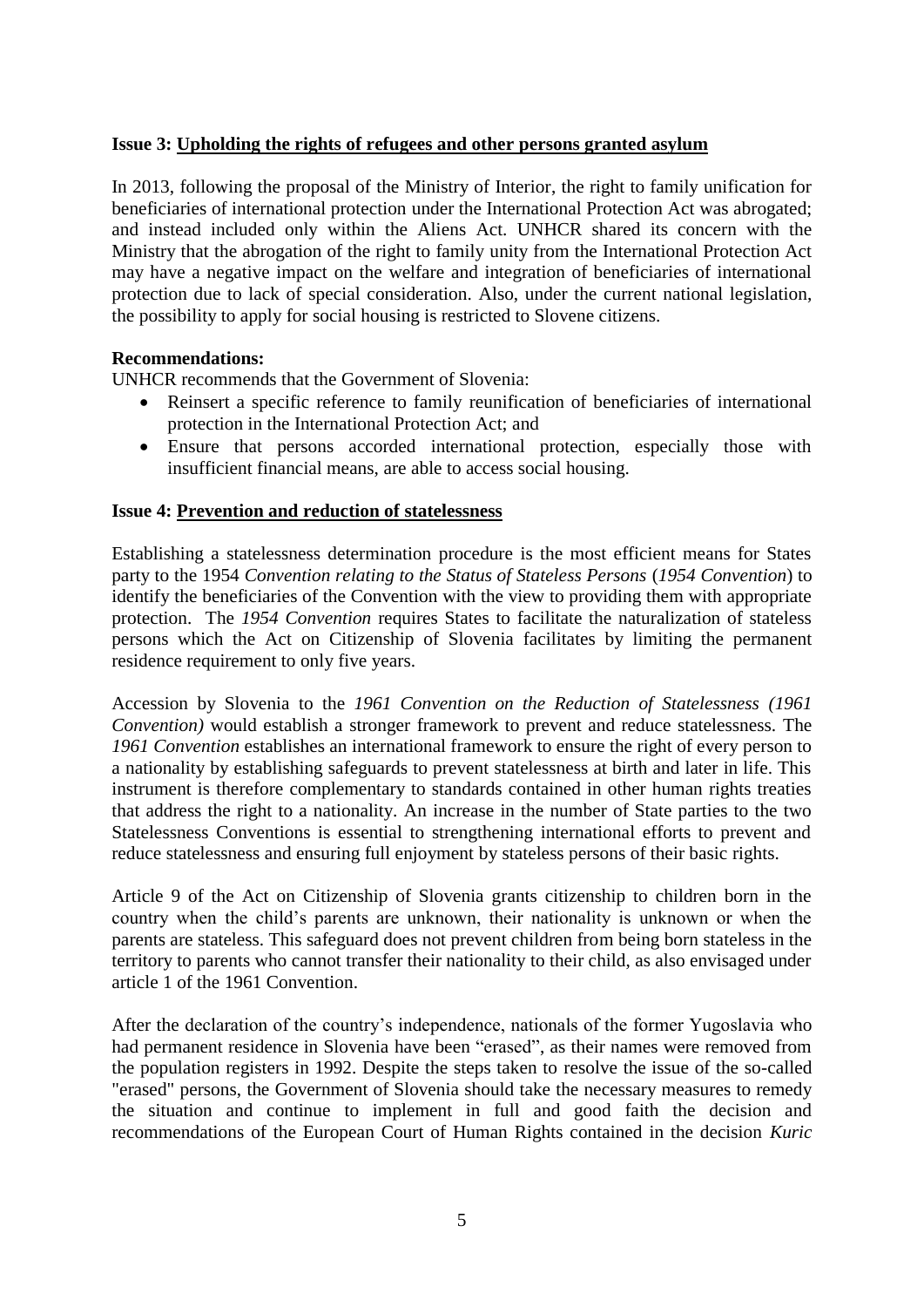*and Others vs. Slovenia (2010). 6* Following the decision in *Kuric and Other vs. Slovenia*, the National Assembly of Slovenia adopted in 2010 the Act amending the Act Regulating the Legal Status of Citizens of Former Yugoslavia Living in the Republic of Slovenia (ZUSDDD-B) which entered into force on 24 July 2010. Under the Act, the erased persons were able to lodge applications for permanent residence permit in the Republic of Slovenia until 24 July 2013 (3 year implementation period). The ruling of the European Human Rights Court also provided that Slovenia had to establish a compensation scheme for those persons who were erased from the permanent residence registry.

#### **Recommendations:**

UNHCR recommends that the Government of Slovenia:

- Adopt and implement a statelessness determination procedure to ensure the protection of stateless persons who are not refugees under the *1954 Convention*;
- Implement legislation that codifies the protection guaranteed in the *1954 Convention* in national legislation;
- Accede to the *1961 Convention on the Reduction of Statelessness*;
- Amend the Citizenship Act so that all children born in the territory acquire Slovenian nationality if they are otherwise stateless; and
- Provide an effective solution for the situation of individuals who became stateless after they had been erased (following the dissolution of the Former Republic of Yugoslavia), by facilitating their access to the citizenship of Slovenia.

**Human Rights Liaison Unit Division of International Protection UNHCR March 2014**

<sup>1</sup> 6 On 26 June 2012, the European Court of Human Rights (ECtHR) delivered its judgment in the case of Kurić and Others v. Slovenia (Appl. No. 26828/06), which raised questions surrounding the 'erased'. The Court held, unanimously, that there had been a violation of Article 8 (right to respect for private and/or family life) of the European Convention on Human Rights (ECHR); a violation of Article 13 (right to an effective remedy) in combination with Article 8 ECHR; and a violation of Article 14 (prohibition of discrimination) in combination with Article 8 ECHR.

The Court noted in particular that the applicants had been deprived of the legal status that had previously given them access to a wide range of rights - including entitlement to health insurance and pension rights - and opportunities, for instance in the sphere of employment. The Court concluded that the Slovenian State should have regularised the residence status of former Yugoslav citizens. Furthermore, the Court indicated to Slovenia that it should set up a compensation scheme for the erased people in Slovenia.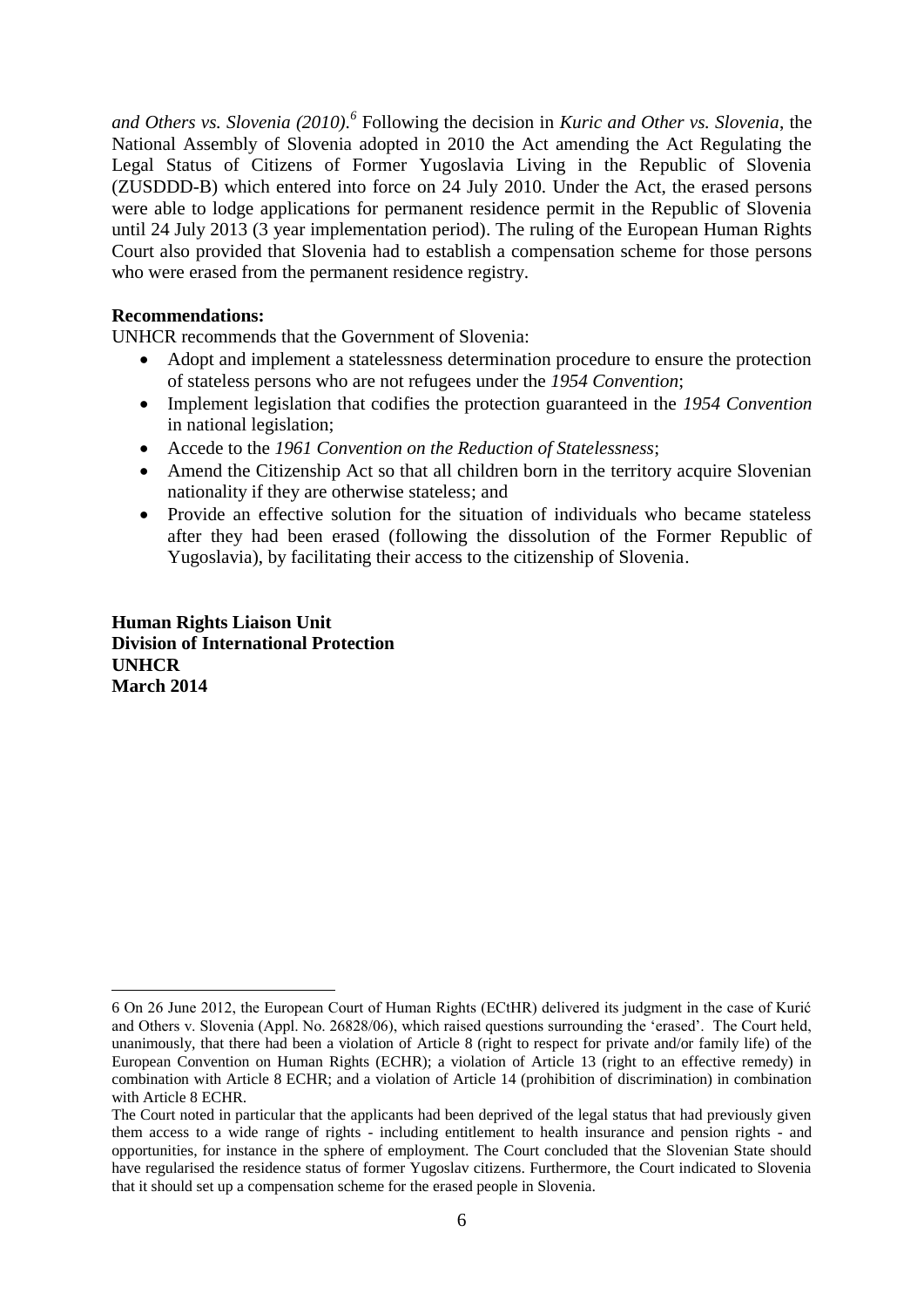# **ANNEX**

# **Excerpts of Concluding Observations and Recommendations from UN Treaty Bodies and Special Procedures Reports**

#### **- Universal Periodic Review:**

# **SLOVENIA**

We would like to bring your attention to the following excerpts from UN Treaty Monitoring Bodies' Concluding Observations and Recommendations and from UN Special Procedures mandate holders' reports relating to issues of interest and persons of concern to UNHCR with regards to Slovenia.

#### **I. Treaty Bodies**

## **Committee against Torture**

CAT/C/ SVN/CO/3,  $46<sup>th</sup>$  Session 20 June 2011

#### **B. Positive aspects**

5. The Committee notes the State party's ongoing efforts to revise its legislation in areas of relevance to the Convention, including:

(a) Introduction of article 265 defining and criminalizing torture and the amendments increasing the maximum punishment for trafficking in human beings in the Penal Code, in 2008;

#### **C. Principal subjects of concern and recommendations**

#### **Violence against women and children, including domestic violence**

15. While noting the legal and administrative measures undertaken by the State party to combat gender-based violence and violence against children, the Committee remains concerned about the prevalence of violence against women and girls (see concluding observations of the Committee on the Elimination of Discrimination against Women, CEDAW/C/SVN/CO/4, para. 23). The Committee is also concerned that corporal punishment of children remains lawful at home (arts. 2, 12 and 16).

**The Committee recommends that the State party enhances its efforts to prevent, prosecute and punish all forms of violence against women and children, including domestic violence, and ensure effective and full implementation of the existing laws and the national strategies adopted to that end, including the National Programme of Family Violence Prevention for the period 2009–2014. The Committee also recommends that the State party accelerate the adoption of the draft Marriage and Family Act, which prohibits corporal punishment of children in the home (see concluding observations of the Committee on the Rights of the Child, CRC/C/15/Add.230, para. 40). Furthermore, the State party is encouraged to conduct broader awareness-raising campaigns and training on domestic violence for law enforcement agencies, judges,**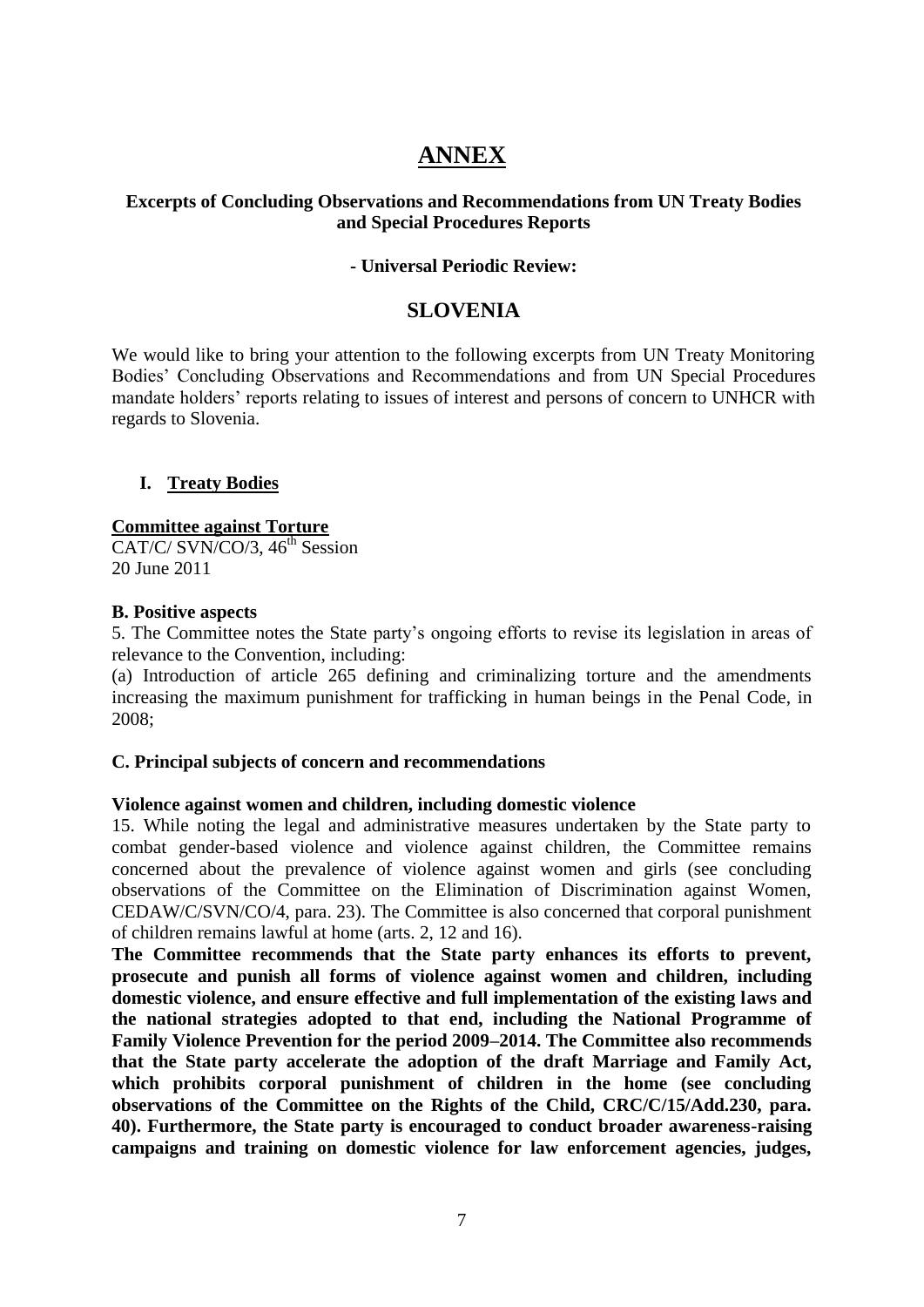**lawyers and social workers who are in direct contact with the victims and for the public at large.**

#### **Trafficking in persons**

16. The Committee welcomes the amendments of the Penal Code introducing human trafficking as a crime and increasing the punishment for such acts as well as the policies aiming at raising awareness, protecting victims and prosecuting perpetrators. However, the Committee remains concerned that trafficking of women for prostitution continues to be a problem in Slovenia and that measures to protect and assist victims are project-based and not institutionalized and regrets the lack of information on the number of cases where the victims received redress, including compensation (arts. 2, 4 and 16).

**The State party should strengthen its efforts to combat trafficking in persons, especially in women and children, in particular by:**

**(a) Continuing its efforts to raise awareness for all law enforcement personnel, judges and prosecutors on trafficking in persons;** 

**(b) Prosecuting perpetrators under the relevant provision of the Penal Code and ensuring that all victims of trafficking obtain effective redress, including compensation and rehabilitation; and** 

**(c) Improving the identification of victims of trafficking and providing them with appropriate rehabilitation programmes, genuine access to health care and counselling, and institutionalizing such services.**

#### **Asylum and non-refoulement**

17. Notwithstanding article 51 of the Aliens Act on non-refoulement, the Committee remains concerned that the new Law on International Protection which regulates asylum and asylumrelated matters, does not contain a clause on non-refoulement, where there are substantial grounds for believing that, if expelled, returned or extradited to another State, a person would be in danger of being subjected to torture. It is also concerned about the length and uncertainties related to the refugee status determination process (art. 3).

#### **The State party should:**

**(a) Ensure that the principle of non-refoulement is established in all legislative acts that regulate asylum or asylum-related matters, including the procedures for subsidiary protection concerning vulnerable groups, in particular victims of trafficking;** 

**(b) Ensure procedural safeguards against refoulement and effective remedies with respect to refoulement claims in removal proceedings, including review by an independent judicial body concerning rejections;** 

**(c) Ensure that persons whose applications for asylum have been rejected have the right to lodge an effective appeal with the effect of suspending the execution of the decision on the expulsion or deportation; and** 

**(d) Amend the Law on International Protection so that it reflects the principles and criteria established in international refugee law and human rights standards, especially the 1951 Convention relating to the Status of Refugees and its Protocol of 1967.**

18. While noting the legislative measures taken to amend the Act Regulating the Legal Status of citizens of Former Socialist Federal Republic of Yugoslavia Living in the Republic of Slovenia in order to remedy the provisions that were found to be unconstitutional, the Committee remains concerned that the State party failed to enforce the Act and to restore the residency rights of persons, known as the "erased", originating from other Yugoslav republics whose permanent residence in Slovenia was unlawfully revoked in 1992 and already returned to other republics of Former Socialist Republic of Yugoslavia. The Committee is concerned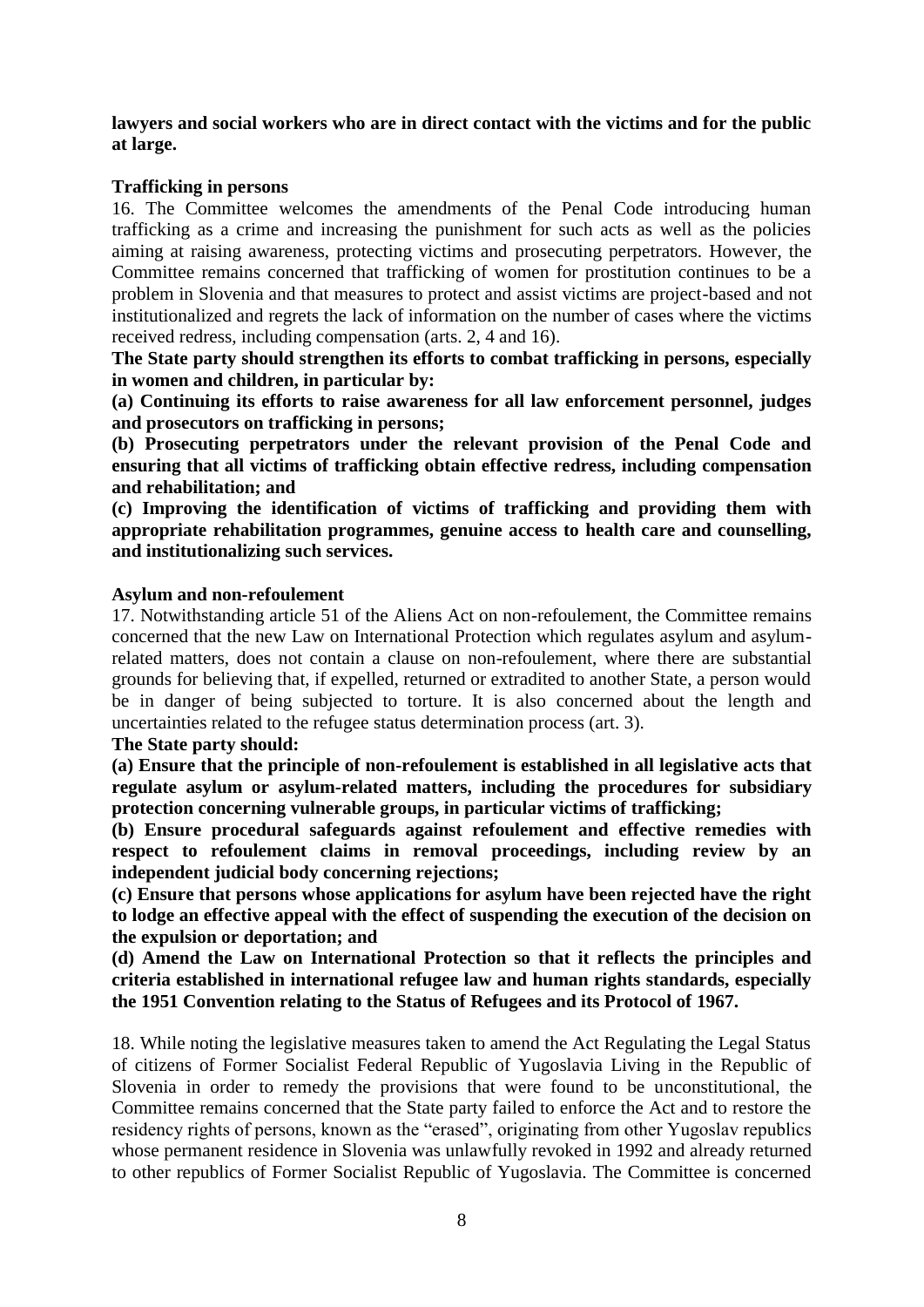that the discrimination against the so called "erased" persons, including against those who belong to Roma community, is persistent (arts. 3 and 16).

**In light of its general comment No. 2 (2008) on implementation of article 2 by States parties, the Committee recalls the special protection of certain minorities or marginalized individuals or groups especially at risk is part of the State party's obligations under the Convention. In this respect, the Committee recommends that the State party takes measures to restore the permanent resident status of the so-called "erased" persons who were returned to other States in Former Socialist Federal Republic of Yugoslavia. The Committee also encourages the State party to facilitate the full integration of the "erased" persons, including of those who belong to Roma communities and guarantee them with fair procedures for application for citizenship.**

#### **Roma minority**

21. While noting the State party's explanation that collection of data on ethnicity contradicts the right to privacy, the Committee remains concerned that no other alternative modalities have been developed by the State party in order to study the extent of ethnically motivated crimes and to prevent and monitor occurrences of such acts, while ensuring protection of individual privacy. It is further concerned about discrimination against the non-national Roma minority (see concluding observations of the Committee on Economic, Social and Cultural Rights, E/C.12/SVN/CO/1) (arts. 2, 10 and 16).

**In light of its general comment No. 2, the Committee recalls that the special protection of certain minorities or marginalized individuals or groups especially at risk is part of the State party's obligations under the Convention. The Committee notes that the purpose of gathering statistical data is to make possible for the State parties to identify and obtain a better understanding of the ethnic groups in its territory and the kind of discrimination they are or may be subject to, to find appropriate responses and solutions to the forms of discrimination identified, and to measure progress made. The Committee therefore recommends that the State party study and report the extent of crimes that are ethnically motivated, investigate root causes whilst ensuring the right to privacy and take all necessary measures to prevent such crimes in the future. In this respect, the State party should strengthen its efforts to combat any types of discrimination against Roma minorities.**

#### **Data collection**

22. The Committee regrets the absence of comprehensive and disaggregated data on complaints, investigations, prosecutions and convictions of cases of torture and ill-treatment by law enforcement and prison personnel, as well as on domestic, sexual violence and violence against women and violence against children and other vulnerable groups. It also repeats the absence of information on redress available to victims of torture and ill-treatment.

**The State party should compile statistical data, disaggregated by crime, ethnicity, age and sex, relevant to the monitoring of the implementation of the Convention at the national level, including data on complaints, investigations, prosecutions and convictions of cases of torture and ill-treatment by law enforcement and prison personnel, domestic and sexual violence and violence against children and other vulnerable groups, as well as on means of redress, including compensation and rehabilitation, provided to the victims.**

**Committee on the Elimination of Racial Discrimination**

CERD/C/ SVN/CO/6-7,  $77<sup>th</sup>$  Session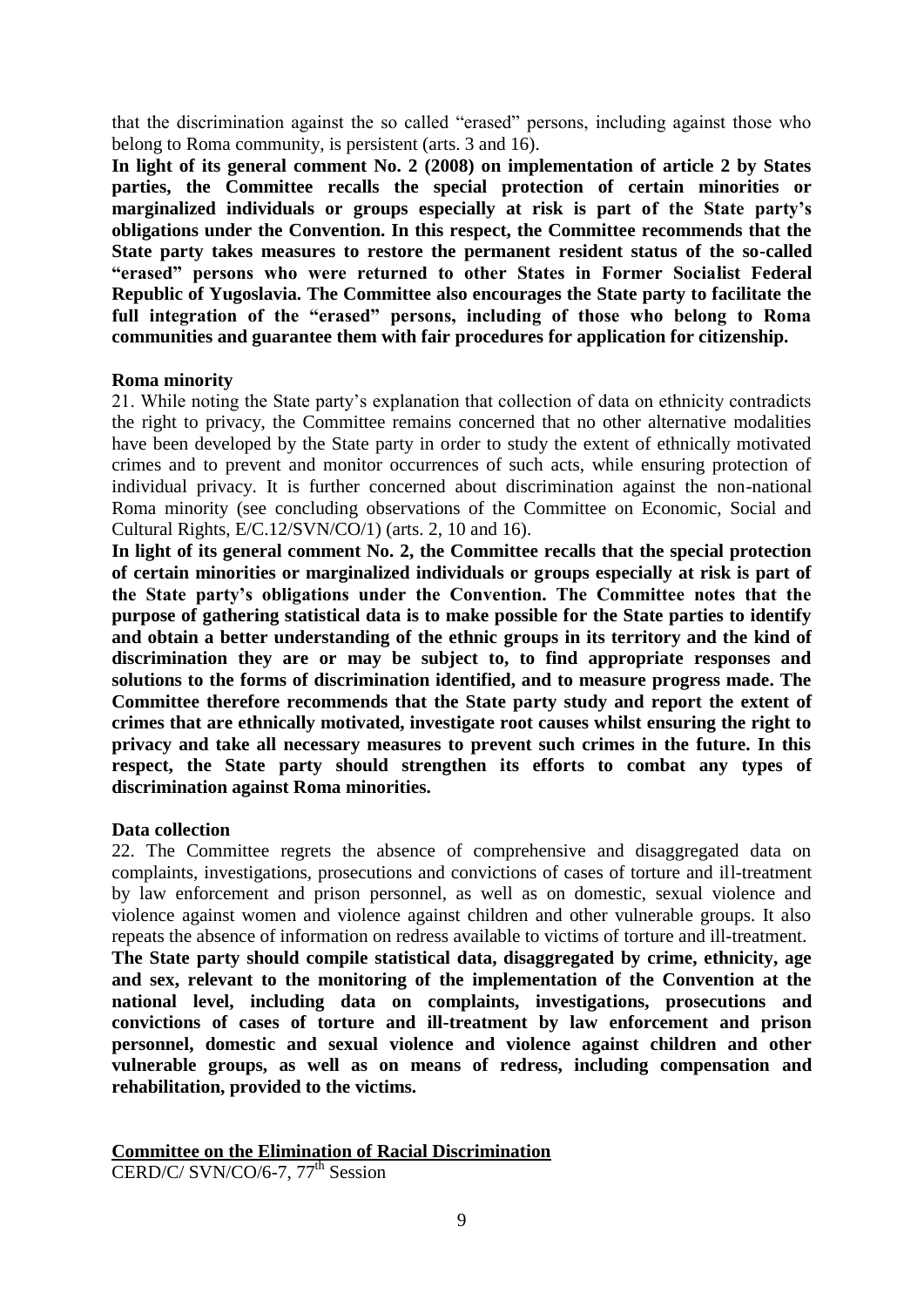#### 20 September 2010

7. The Committee has taken note of the 2002 census data provided by the State party on the ethnic composition of the population and the main minorities residing in Slovenia. It is concerned, however, about the insufficient data on persons from certain minority groups, particularly minorities from former Yugoslav republics.

**The Committee recommends that, in accordance with paragraphs 10 to 12 of the reporting guidelines for the CERD–specific document adopted at its seventy-first session (CERD/C/2007/1), the State party provide information on the use of mother tongues as indicative of ethnic differences, together with information derived from targeted social surveys performed on a voluntary basis, with full respect for the privacy and anonymity of the individuals concerned, and recalls its general recommendation No. 8 (1990) on identification with a particular racial or ethnic group.**

8. The Committee, while expressing appreciation for the measures adopted by the State party to eliminate discrimination against the Roma communities, such as the National Roma Programme 2010–2015, remains concerned about the continued marginalization and precarious socio–economic situation of members of this minority, and the discrimination with which they are faced, including in the fields of education, housing, health and employment. (arts. 2 and 5)

**The Committee urges the State party to enhance its efforts aimed at combating discrimination against Roma. In light of its general recommendation No. 32 (2009) on the meaning and scope of special measures in the International Convention on the Elimination of Racial Discrimination, the Committee recommends that the State party engage in a data–gathering exercise to ensure that special measures in favour of Roma in the fields of education, housing, health and employment are designed and implemented on the basis of need, and that their implementation is monitored and their effectiveness is regularly assessed.**

9. While welcoming the various measures adopted by the State party to ensure equal access to education for Roma children including through the Strategy for the Education of Roma in the Republic of Slovenia, the Committee is concerned about the practice of segregating these children in Slovene schools – ordinary or "special" – which has not yet been completely abolished. (arts. 2, 3 and  $5(e)$  (v))

**The Committee, in light of its general recommendation No. 27 (2000) on discrimination against Roma, recommends that the State party take all necessary measures to eradicate completely the practice of segregating Roma children in the school system and ensure that they enjoy equal opportunities in access to quality education at all levels. The Committee also recommends that the State party ensure that all measures provided for in the Strategy for the Education of Roma in the Republic of Slovenia are implemented in practice and the time frames, resources, responsibilities and monitoring mechanisms are clearly set out.**

10. The Committee welcomes the steps taken to eliminate discrimination against Roma in the field of housing, including by the involvement of the Ministry of Environment and its expert working group. However, it remains concerned about de facto segregation and other forms of discrimination related to housing encountered by the Roma minority. The Committee continues to be concerned about the housing conditions in many segregated neighbourhoods. The Committee is also concerned at the placing of Roma in camps outside populated areas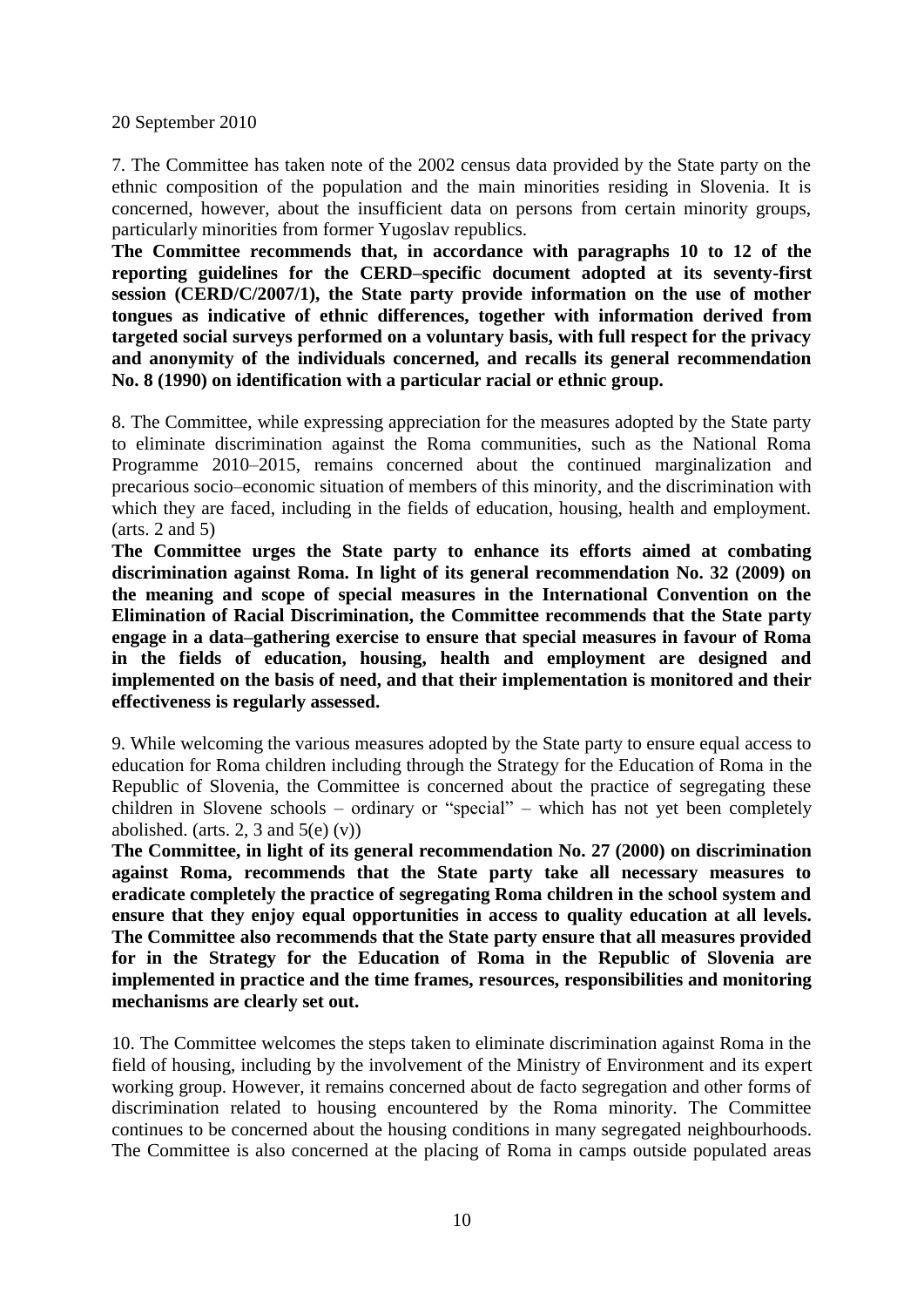that are isolated without access to health care and other basic facilities. (arts. 2, 3 and 5 (e)  $(iii)$ 

**In light of its general recommendation No. 27 (2000), the Committee recommends that the State party effectively implement and monitor compliance, at the local level, with its laws, policies and projects in particular within the framework of the National Programme of Measures for Roma people for the 2010–2015 period aimed at ensuring the right to housing for all without discrimination, including social housing. The Committee reiterates its recommendation that the State party strengthen its measures aimed at improving the housing conditions of the Roma in view of the importance of such conditions for their enjoyment of other rights enshrined in the Convention. The Committee also recommends that the State party intensify its efforts to involve Roma communities and associations as partners, together with other persons, in housing project construction, rehabilitation and maintenance. It further recommends that the State party refrain from placing Roma in camps outside populated areas that are isolated and without access to health care and other basic facilities**

13. While taking note of the adoption in March 2010 of the law regulating the legal status of the "erased" people, the Committee remains concerned at the situation of the non–Slovenes from the former Yugoslavia, including Bosnians, ethnic Albanians from Kosovo, Macedonians and Serbs, whose legal status remains unresolved and who are therefore facing difficulties in terms of access to social and economic rights, such as access to health–care services, social security, education and employment. The Committee is also concerned that the new law does not envisage any outreach campaign directed towards "the erased" people living abroad in order to inform them of its existence. (art. 5 (d) and (e)).

**The Committee recommends that the State party:** 

**(a) Resolve definitely the legal status of all concerned citizens from the former Socialist Federal Republic of Yugoslavia States presently living in Slovenia;** 

**(b) Ensure the full enjoyment of their economic and social rights including the access to health services, social security, education and employment;** 

**(c) Conduct an outreach campaign to inform "the erased" currently living outside Slovenia of the existence of the new legislative measures and the possibility of benefiting from them; and** 

**(d) Grant full reparation, including restitution, satisfaction, compensation, rehabilitation and guarantees of non–repetition, to all individuals affected by the "erasure".**

#### **Committee on the Rights of the Child**

CRC/C/OPSC/SVN/CO/1, 51<sup>st</sup> Session 23 July 2009

#### **Positive aspects**

4. The Committee notes with appreciation the adoption of the following legislative and other measures:

(a) The amendments of the Penal Code in 2004 and 2008 which, inter alia, introduced human trafficking as a criminal offence and broadened the scope of the offences related to child pornography;

#### **II. Data**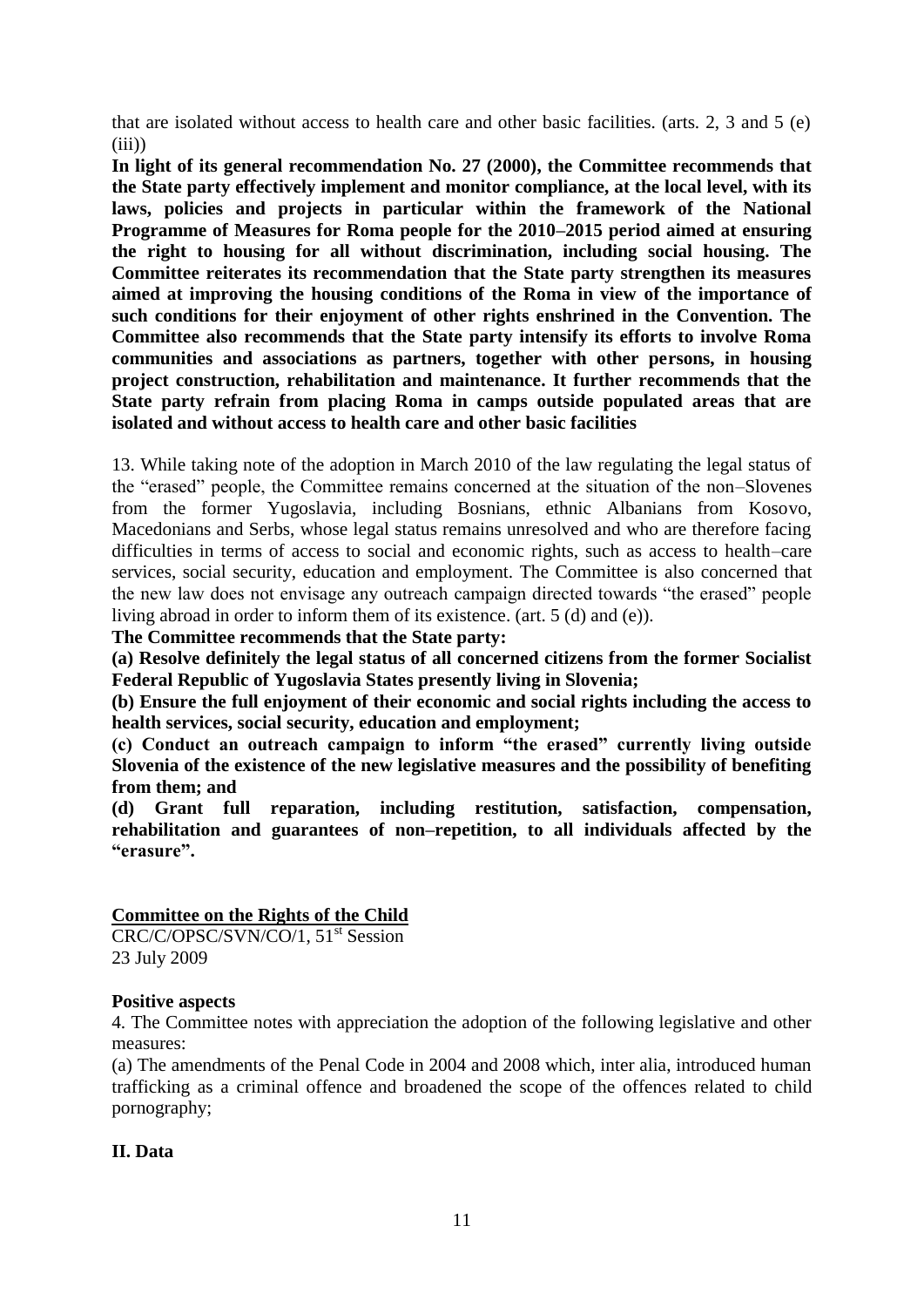6. While welcoming the statistical data provided in the report of the State party and the replies to the list of issues, the Committee regrets the lack of data related to the Optional Protocol disaggregated by, inter alia, age, sex, origin, urban/rural areas, and the most vulnerable groups. While noting the research carried out on the issue of domestic violence and trafficking in persons, the Committee regrets the lack of research on the specific areas covered by the Optional Protocol.

**7. The Committee recommends that the State party develop and implement a comprehensive and systematic mechanism of data collection, analysis, monitoring and impact assessment of all the areas covered by the Optional Protocol. The data should be disaggregated, inter alia, by nature of the offence and by sex, age, national and ethnic origin, urban/rural areas, socio-economic status, with particular attention to the most vulnerable groups of children. The Committee further recommends that the State party undertake research into the issues covered by the Optional Protocol to identify the causes and extent of sale of children, child prostitution and child pornography.**

#### **General principles of the Convention on the Rights of Children (arts. 2, 3, 6 and 12)**

8**.** The Committee notes that the four general principles of the Convention have been mostly taken into account in the measures of implementation adopted by the State party under the Optional Protocol. However, the Committee is concerned at discriminatory attitudes faced by some vulnerable children, including Roma children, asylum seekers and children born in Slovenia without nationality, which may affect their protection and prevent their full enjoyment of the rights enshrined in the Optional Protocol.

**9. The Committee recommends that the four general principles of the Convention, in particular the principles of non-discrimination and best interests of the child, be included in all measures taken by the State party to ensure the implementation of the provisions of the Optional Protocol, including in the examination of asylum applications submitted by children as well as in judicial and administrative proceedings.** 

#### **National Plan of Action**

10. While noting the adoption of the Action Plan for the fight against human trafficking for the period 2008-2009, the Committee is concerned that there is no specific plan of action covering all aspects of the Optional Protocol.

**11. The Committee recommends that the State party develop, in consultation and cooperation with all relevant stakeholders, a national plan of action aimed at addressing sale of children, child prostitution and child pornography, and provide adequate human and financial resources for its implementation. In doing so, the State party is invited to take particular attention to the implementation of all provisions of the Optional Protocol taking into account the Declaration and Agenda for Action and the Global Commitment adopted at the First, Second and Third World Congresses against Sexual Exploitation of Children held in Stockholm, Yokohama and Rio de Janeiro in 1996, 2001 and 2008 respectively.** 

# **Coordination and evaluation**

12. The Committee, while noting the appointment, in 2003, of an inter-ministerial working group for combating trafficking in human beings, composed by representatives of ministries, government bodies, and non-governmental organizations (NGO), is concerned at the lack of a national entity adequately resourced and mandated to coordinate all areas covered by the Optional Protocol.

**13. The Committee encourages the State party to strengthen coordination among the relevant agencies, governmental departments and NGOs to ensure a systematic and**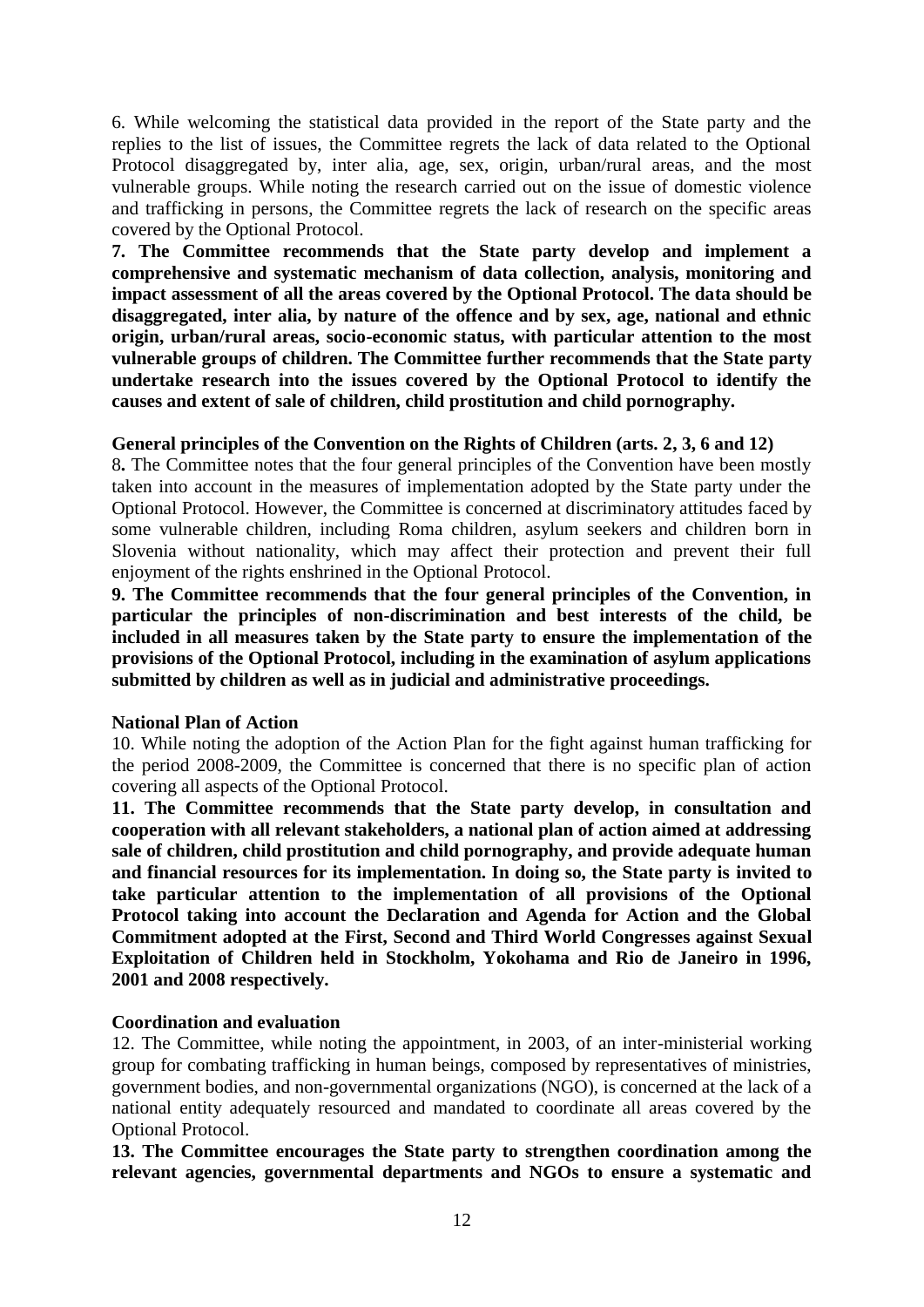**coherent approach to address the issues covered by the Optional Protocol as well as to ensure the periodic evaluation of its implementation. Furthermore, the Committee recommends that a mechanism be in place and that such a mechanism undertake coordination of strategy, policy development and implementation in the areas covered by the Optional Protocol and that be provided with sufficient human and financial resources to enable it to be fully operational.** 

#### **Dissemination and training**

14. The Committee notes with appreciation the various training and dissemination activities undertaken by the State party in the fields of trafficking in human beings and violence against children. However, the Committee is concerned that the State party is not undertaking adequate dissemination and awareness-raising activities in systematic and targeted manner among relevant professional categories and the public at large, in particular children, on all areas covered by the Optional Protocol.

**15. The Committee recommends that the State party strengthen its training and dissemination activities, including the systematic development of training materials and courses, covering all areas of the Optional Protocol, for all relevant professionals including police officers, public prosecutors, judges, medical staff, media and other professionals involved in its implementation. The Committee further recommends, in the light of article 9, paragraph 2, of the Optional Protocol, that the State party make the provisions of the Optional Protocol widely known, particularly to children and their families, through, inter alia, media, school curricula, awareness-raising campaigns and training on harmful effects of all offences referred to in the Optional Protocol.**

#### **Measures adopted to prevent offences referred to in the Protocol**

16. The Committee welcomes the efforts made by the State party, in collaboration with the European Commission, professionals and the civil society, to prevent offences referred to trafficking in human beings, child abuse, violence against children, and child pornography. The Committee welcomes as well the financing of the Project against human trafficking and sex and gender violence (PATS); however, the Committee regrets the lack of a systematic and comprehensive strategy to address all the areas of the Optional Protocol, in particular in relation to certain groups of vulnerable children, such as Roma, street children and children with disabilities.

**17. The Committee recommends that the State party undertake targeted measures to prevent the sale of children, child prostitution and child pornography and pay increased attention to the situation of the groups of children who are at particular risk of being victims of offences referred to in the Optional Protocol. In this respect, it recommends that the State party allocate adequate human and financial resources for the implementation of such programmes.**

## **Committee on the Rights of the Child**

CRC/C/OPAC/SVN/CO/1, 51<sup>st</sup> Session 11 November 2009

#### **Measures adopted to protect the rights of child victims**

The Committee takes note of the measures adopted by the State party to provide protection, rehabilitation and other assistance for children affected by armed conflicts in their countries of origin. It also notes the information that among the children seeking protection, no child was identified as having been recruited into armed forces or groups, or used in hostilities,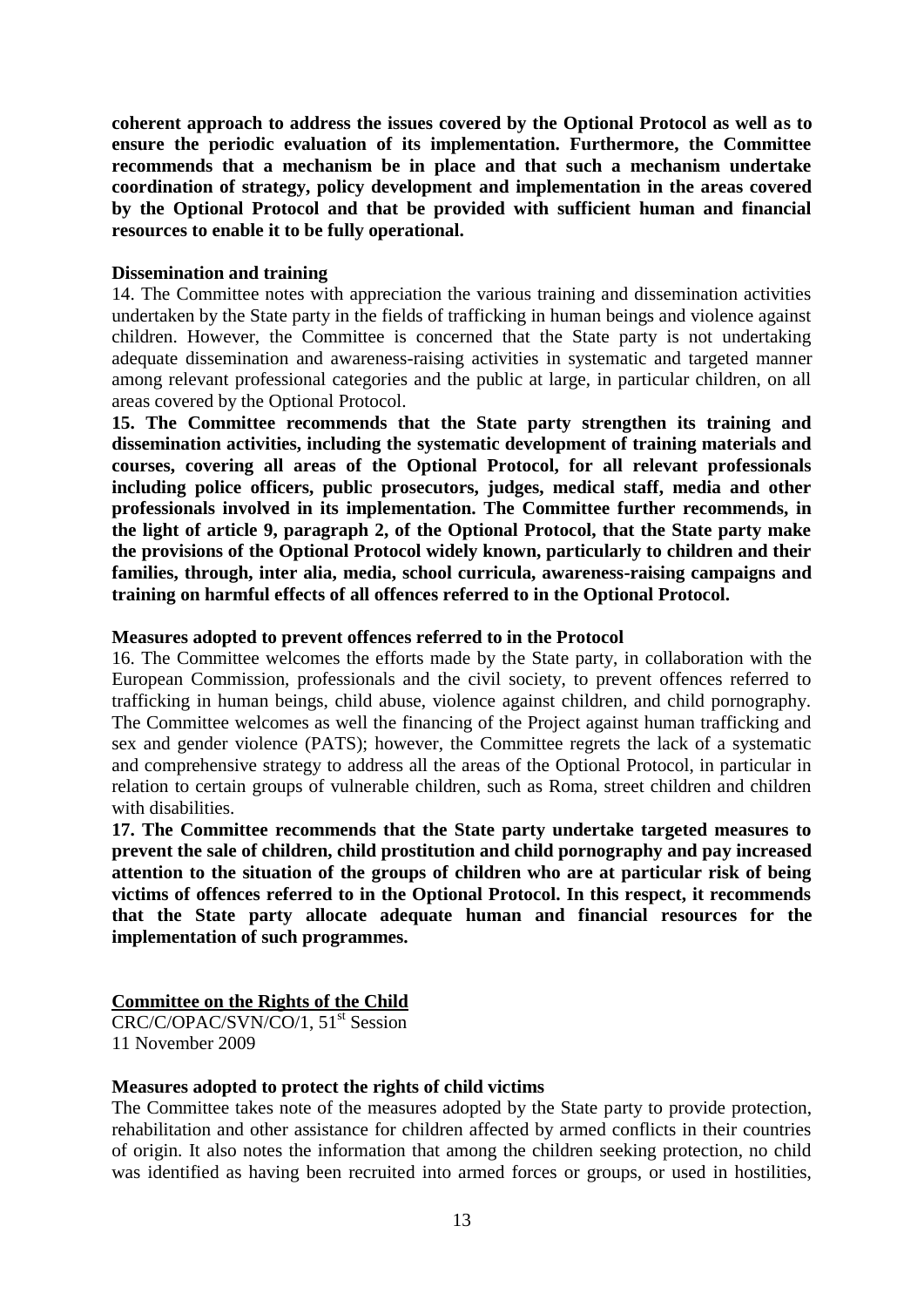between 2002 and 2008. However, the Committee is concerned at allegations that children seeking protection at the borders could be repelled before their cases are properly evaluated.

**The Committee recommends that the State party :**

**En sure that children seeking protection at the borders are provided an opportunity to submit their request;**

**Identify at the earliest possible stage children entering Slovenia and asking for protection who may have been recruited or used in hostilities abroad;**

**Provide children who have a right to assistance, recovery and social reintegration with specific, culturally and child sensitive assistance for their physical and psychological recovery and their social reintegration;**

**Take into consideration the Committee's general comment No. 6 (2005) on treatment of unaccompanied and separated children outs ide their country of origin.**

## **Committee on the Elimination of Discrimination against Women**

CEDAW/C/ SVN/CO/4, 42nd Session 7 November 2008

## **Principle of gender equality**

11. While noting the adoption of the Implementation of the Principle of Equal Treatment Act which amended some provisions of the Equal Opportunities for Women and Men Act and other measures taken by the State party to realize equality between women and men, the Committee notes with concern that there do remain impediments to the realization of de facto equality between women and men.

12. **The Committee recommends that the State party develop appropriate mechanisms and capacity to monitor implementation and measure impact of the legal provisions and other measures that guarantee women de jure equality so as to ensure that they also benefit women de facto. The Committee reiterates its request made in its previous concluding observations to provide, in the next report, an assessment of the implementation and the results of all laws, policies, plans, programmes and other measures taken to eliminate discrimination against women in all areas of their lives.**

# **Non-governmental organizations**

19. While welcoming the important role played by non-governmental organizations and other civil society groups in implementing the gender-equality policy and the measures designed to fight violence against women and trafficking, in particular to protect victims, the Committee is concerned at the limited financial support available for the non-governmental organizations involved in provision of services for promotion of women's rights and the lack of transparency in the distribution of funding.

20. **While encouraging the State party to continue to develop its collaboration with civil society, the Committee recommends that the State party ensure that an adequate level of funding is made available for the non-governmental organizations to carry out their work and that the distribution of funds is conducted in a transparent manner.**

#### **Violence against women**

23. While welcoming the current legal and other measures undertaken by the State party to eliminate violence against women, in particular the adoption of the Domestic Violence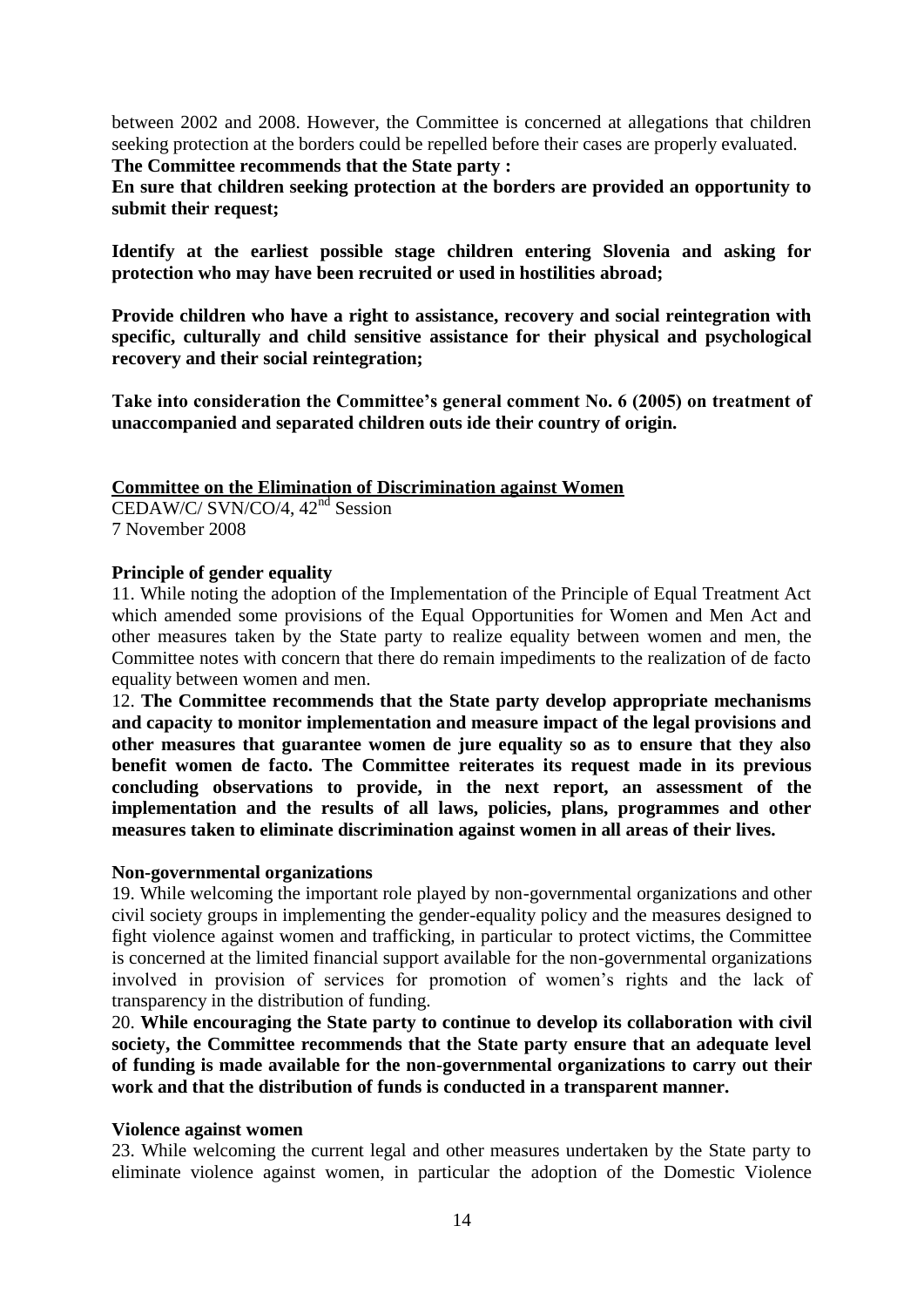Prevention Act 2008, the Committee remains concerned at the continuing prevalence of violence against women and girls, the number of women murdered by their intimate partners, and the absence of a comprehensive national strategy and programme to combat all forms of violence against women and girls.

24. **The Committee calls upon the State party to address the issue of gender based violence in a comprehensive manner, in line with general recommendation 19. In this respect, the Committee recommends that the State party develop a comprehensive strategy or action plan to prevent and eliminate all forms of violence against women and girls and an effective institutional mechanism to coordinate, monitor and assess the effectiveness of the measures taken. The Committee further recommends that the State party study and analyse all cases of murders of women by their intimate partners and, on that basis, adopt effective measures to protect women from this particular type of violence. The Committee urges the State party to ensure that a sufficient number of safe crisis centres and shelters are available to women victims of violence, staffed by expert personnel and provided with adequate financial resources for their effective functioning. The Committee requests the State party to provide, in the next periodic report, an analysis of the impact of the implementation of the Domestic Violence Prevention Act on the prevalence of violence against women.**

#### **Trafficking in women and girls**

25. While acknowledging the measures taken by the State party to combat trafficking in women and children, including the amendment of the Penal Code to include a specific provision on trafficking in human beings and the possibility of temporary residence permits for the victims of trafficking, the Committee is concerned at the continuing prevalence of trafficking and the fact that in spite of the initiation of criminal investigations into cases of alleged trafficking and the high number of alleged victims, no sentences on trafficking have yet been issued.

26. **The Committee urges the State party to continue its efforts to combat all forms of trafficking in women and children, in line with article 6 of the Convention. The Committee recommends the expansion of training activities for the judiciary, prosecutors and other public officials and expansion of those activities to relevant nongovernmental organizations so as to ensure the prosecution and punishment of perpetrators. The Committee also recommends that the State party pursue international, regional and bilateral cooperation efforts with countries of origin, transit and destination to prevent trafficking and bring perpetrators to justice.**

#### **Vulnerable groups of women**

35. While noting the adoption of the Roma Community Act and welcoming achievements made in combating stereotyping of Roma, the Committee is concerned that Roma women and girls remain in a vulnerable situation and subject to discrimination, including with regard to education, health, housing and employment. It is further concerned about the low level of Roma women's formal education and the school dropout rates among Roma girls.

36. **The Committee urges the State party to take urgent and concrete measures to address stereotypic attitudes towards Roma women and girls, and accelerate their achievement of de facto equality. The Committee recommends that the State party intensify efforts to promote the access of Roma girls to education and their retention in all levels of education, and to address the high rate of unemployment among Roma women. The Committee recommends that the State party collect and make available statistical information pertaining to the education, health, employment and social, economic and political status of**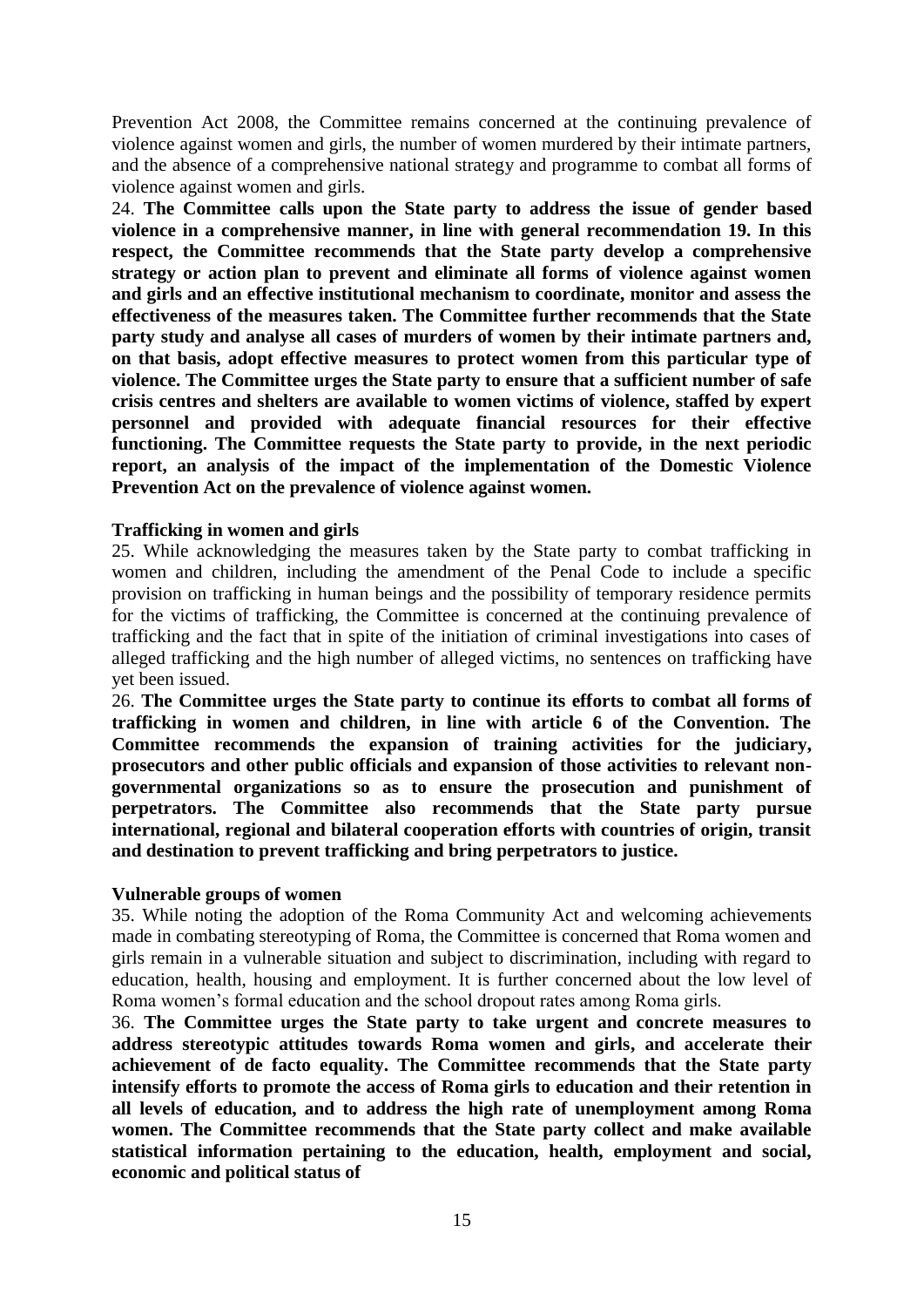**Roma women and girls, with a view to developing further specific policies to respond to their needs. It also requests the State party to include that information in its next periodic report.**

# **II. Special Procedures**

#### **Report of the independent expert on the issue of human rights obligations related to safe drinking water and sanitation, Catarina de Albuquerque**

Addendum: Mission to Slovenia Human Rights Council, 18<sup>th</sup> Session A/HRC/18/33/Add.2, 4 July 2011

57. **The special procedures mandate holder concludes that Slovenia is meeting its human rights obligations related to water and sanitation for the vast majority of its population. Nevertheless, she has serious concerns about those who are excluded from the enjoyment of these rights, as such exclusion constitutes a violation of the international human rights obligations of Slovenia. The fact that the main responsibility for ensuring access to water and sanitation is within the competencies of the municipalities does not absolve the Government of its human rights obligations.**

**The mandate holder recalls that human rights obligations pertain to all levels of government, and calls on the central Government to ensure that all people in Slovenia are able to enjoy the rights to water and to sanitation on an equal basis. The working group on solving spatial problems in Roma settlements has the potential to play a valuable role in this regard, and should particularly ensure broad-based participation and consultation with Roma people. It should also ensure that its recommendations are fully in line with international human rights obligations.**

58. **Certain challenges also persist in terms of fighting pollution, and ensuring adequate sanitation and water availability in some regions. The Government has demonstrated a willingness to tackle those issues in line with its human rights obligations and, in this regard, the special procedures mandate holder recommends that the State:**

**(b) Urgently address the situation of people, especially Roma communities, who do not have access to safe drinking water and sanitation, and implement measures to ensure that their rights to water and sanitation are fully protected;**

**(e) Provide security of tenure to all Roma communities by taking measures to regularize their settlements. These measures must be undertaken in full consultation with and ensure the meaningful participation of the communities concerned. The Government should also consider multiple models of regularization and recognize that no one solution will be appropriate in all cases. In the interim, the Government should ensure that all communities have access to safe drinking water and sanitation regardless of the legal status of the land on which they live. Furthermore, special attention should be paid to ensuring that the most disadvantaged groups, such as women, people with disabilities, and children, have access to safe water and sanitation;**

**(f) Ensure that the National Programme of Measures for Roma for the Period 2010- 2015 is implemented in all municipalities, including by offering incentives for municipalities to pay special attention to improving the lives of Roma people within their jurisdiction, and holding municipalities accountable where they fail to respect the human rights of Roma communities within their jurisdiction;**